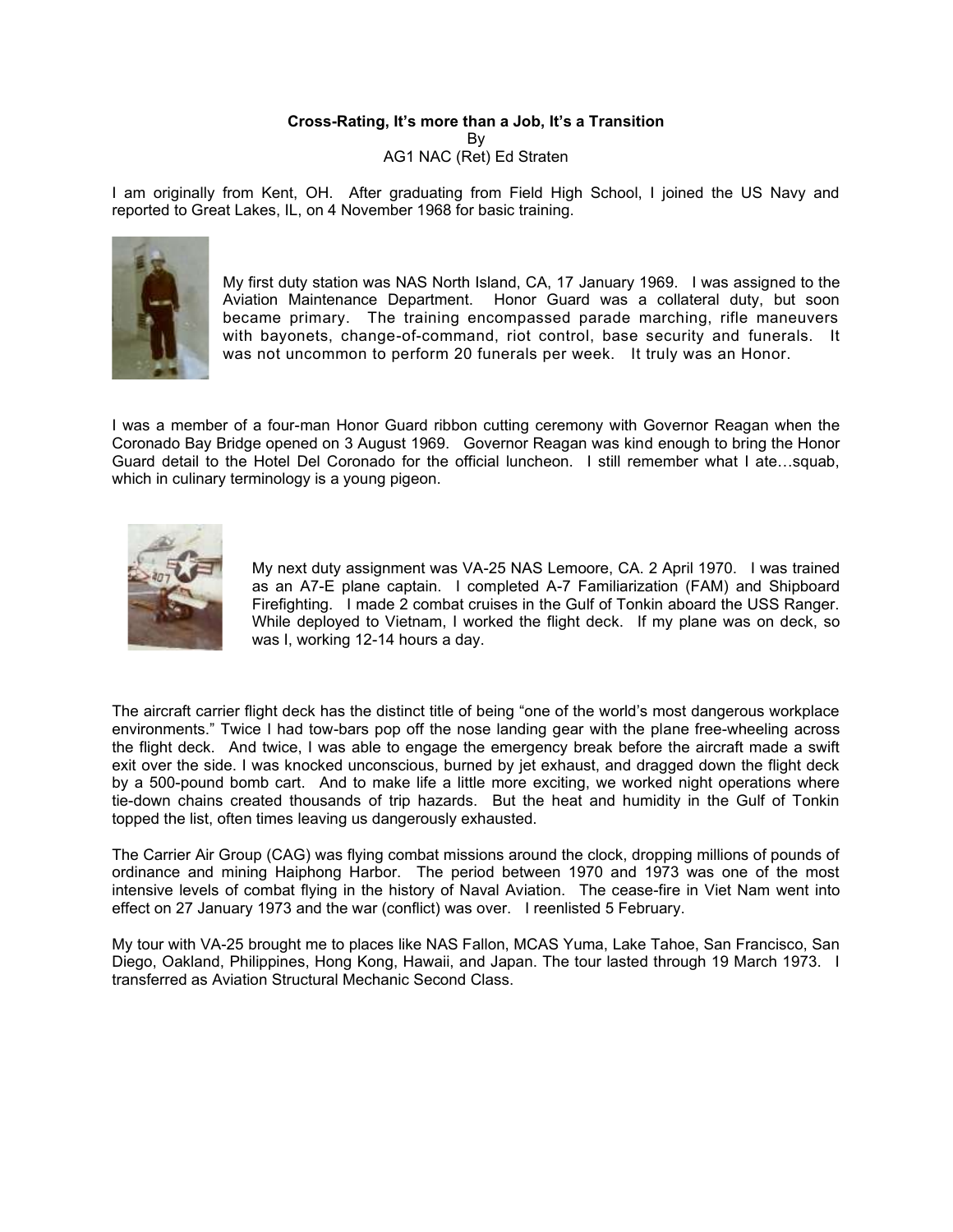

My next set of orders was to VR-24, NAF Naples, Italy with enroute FAM and Airframes and Hydraulics training on the C-2A aircraft, COD (Carrier Onboard Delivery) in San Diego, CA. I reported to VR-24, 29 June 1973. Working on the C-2A was short lived and I was selected to attend CT-39G factory school in ST. Louis, MO. and sent back to the states on 22

September 1973. While there, I was lucky enough to ride the Gateway Arch!



Upon return to VR-24, I was a member of the T-39 crew and a Plank Owner. I volunteered to fly due to a shortage of qualified personnel and received my wings on 25 November 1974. During my tour I got to visit Rome, Copenhagen, Athens, Brussels, London, Rota, Souda Bay, Bandirma, Cairo, Sigonella, Nice, Paris, Pisa, Venice, Gaeta, Rock of Gibraltar, Palma, Wiesbaden, Stuttgart, and Chievers. This was a VIP billet, and I met

several Admirals and Dignitaries.

From there I reported to VT-2 NAS Whiting Field, FL, 28 July 1975. Here I maintained T-28 aircraft for the training of future naval pilots. Being the  $200<sup>th</sup>$  anniversary of the signing of the Declaration of Independence, many planes were painted in patriotic colors. This was a busy one-year billet.

Next, I reported to VP-40 NAS Moffett Field, CA, 29 October 1976 and completed the following schools: NATC Career Counseling, P-3C FAM, Corrosion Control, P-3C Hydraulics and Flight Controls, and Leadership and Management for Petty Officers.

I was night check supervisor for airframes, responsible for fixing all discrepancies that affected the next day flight schedule. When VP-40 deployed to NAF Misawa, Japan, 9 February 1977, I was assigned as a courier and qualified on .45 caliber sidearm. I accompanied all classified material aboard a C-141 aircraft. The flight crew confiscated my gun.



I visited Pusan and Taiwan. Later, I was sent to Dallas to remove and replace the leading-edge wing due to a massive bird strike. I was promoted to Aviation Structural Mechanic First Class 15 April 1977.

They say the grass is always greener on the other side…**not always**. After considerable deliberation, I decided to take a break from the US Navy and was

honorably discharged on 3 February 1978. Packed the car and left San Jose, headed to Boston. No sooner than I left, Dad became ill. I returned home to help mom ready the house for sale as dad recovered.

16 June 1979, I reported to HS-1197 South Weymouth, MA for reserve duty. Here I worked on H-1 Helicopters. I lived in New Hampshire with my brother, a retired Master Chief and his family, while working as a sheet metal fabricator and attending New Hampshire College.

One night after school, I stopped for a drink and met the woman of my dreams, Patti. Things do happen for a reason. After falling in love with my soul mate, I decided to return to active duty. I had to explain to Patti…the Navy does not take girlfriends.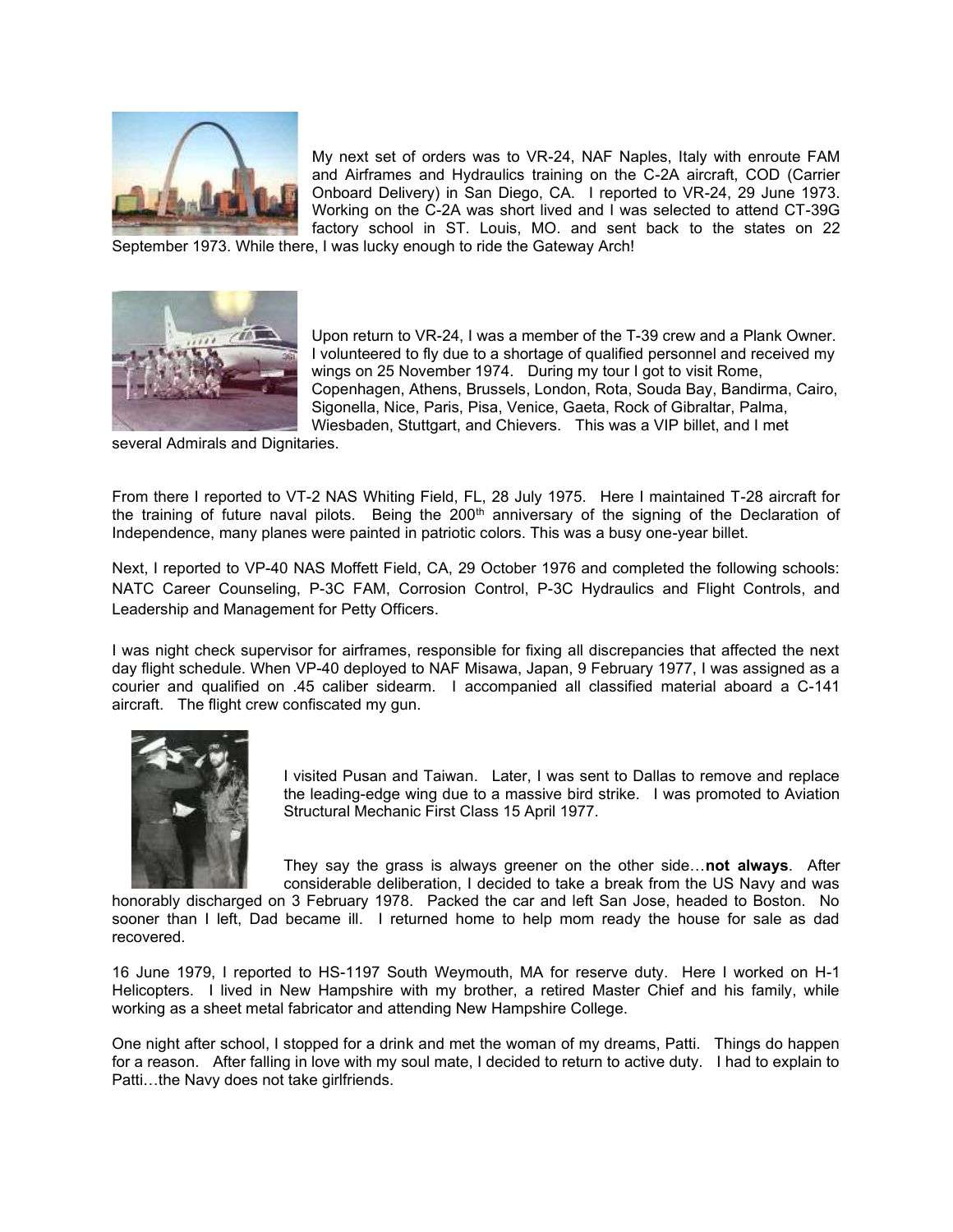#### **The TRANSITION begins.**

To my surprise, I was no longer qualified to work on aircraft due to a medical issue, color vision. After a long heated and unproductive discussion with the Navy recruiter, I was allowed to enter the Navy as an Aerographer's Mate. The days of being a Structural Mechanic standing night check and dealing with the smell of hydraulic leaks, metal fasteners, drop checks, and dirty fingernails, became a thing of the past.

I received orders 4 May 1981 from AFEES Boston, MA to Naval Station Norfolk, VA. I was assigned to Master at Arms Department. I had the pleasure of handcuffing and delivering convicted sailors to Norfolk's Brig while awaiting orders.

11 June 1981, Reported to Chanute AFB, IL. Patti and I married 4 August. 28 August, I graduated "A" school (432 hours) and was now officially an Aerographer's Mate. 16 October, I graduated Rawinsonde school (232 hours).

As an Aerographer's Mate, my new duties consisted of taking observations, analyzing meteorological and oceanographic data, plotting synoptic surface charts, preparing and presenting flight weather packets, forecasts, warnings and advisories. The list goes on and on and on. **WHAT THE HECK IS AN ISOTHERM?**

## **TRANSITION – The Early Years**



Reported to NOCD Adak, AK on Veterans Day, 11 November 1981. My new family and I were greeted by AGCS Harry Hale and his wife Jeanie. They took us to housing where the beds were made, food in the refrigerator and lasagna in the oven. There was even chocolate cake! Harry was a great sponsor, and the experience is one we have never forgotten.



After many hours of hard work and studying I qualified for the following positions: Rawinsonde (Upper Air), Observer/Supervisor, Synoptic Land Weather Observer, Airways Surface Weather Observer, and Site Waiver Forecast Duty Officer.

I completed several military and college courses: Mid-Latitudes, Navy Regulations, Standard First Aid, Human Behavior and Leadership, Aerographer's Mate 3&2, Aerographer's Mate 1&C, Uniform Code of Military Justice, Mathematics Vol 1, Ocean Systems Mod 2, Sonar Technician, and

Naval Orientation. I attended the University of Alaska and received my Associates Degree in General Studies from Mohegan Community College through the Navy College Program. I was ready for "C" school.



Upon departure from Adak, we had our old Chevy Blazer shipped to Seattle, WA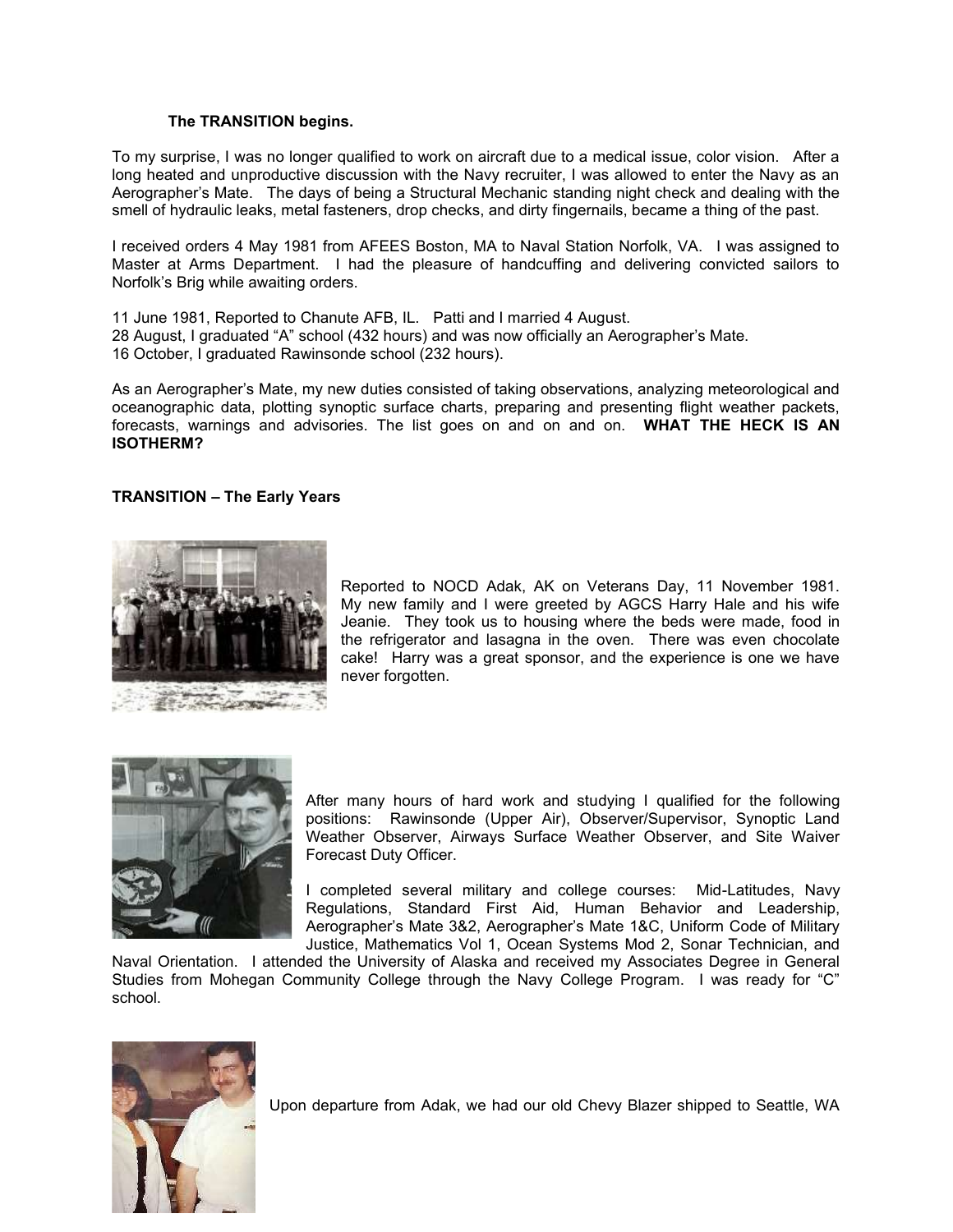and started our trip to Chanute, IL AFB 3 December 1983. Patti and I had a quick stop at the Comstock Cassino in Reno, NV, for a long-overdue honeymoon.

## **The TRANSITION continues.**



I reported to "C" school at Chanute AFB, IL, on 5 January 1984. The school was long and extremely tough and I graduated on 2 AUG 1984 (984 hours). **I finally figured out what an isotherm was**. Officially I was a Naval Weather Forecaster. It was now time to enter the weather world and prove myself. Next duty station was Naval Western Oceanography Center, HI.

Enroute, we traveled from Chanute AFB to Ohio and Virginia to visit relatives. The road trip continued on to Graceland, the Painted Desert, Grand Cannon, Hover Dam, Las Vegas, Tijuana, the San

Diego Zoo and Los Angeles. On the Hollywood walk of fame, Patti discovered her feet were the exact same size as Marilyn Monroe. Patti and her daughter, Kim, were selected as contestants on "Let's Make A Deal"! Do you remember Monty Hall? Kim won the big prize behind door number 3.

We traveled the coast highway, Route 1, to Monterey and visited Defense Language Institute, the school Kim was scheduled to attend. Last stop was Naval Base Oakland where the Blazer was shipped to Hawaii. I reported to NWOC, HI, for shore duty 2 September 1984.

Due to limited base housing, we were placed at the Hale Koa Hotel for six weeks. A very tough time for Patti and the kids living on Waikiki Beach.

While stationed at NWOC I qualified for Ship Enroute Weather Forecaster, Environmental Watch Officer, Quality Control, and Hurricane/Typhoon Analyzer. I went TAD to Midway Island for P-3 support 1-14 November 1984. I was TAD to USS Enterprise from San Diego to Subic Bay 6 February 1986. I arrived in the Philippines the same day President Marcos was being expelled. I was transported by bus from Subic Bay to Manilla airport through street riots that included a sea of burning cars and buildings, a very scary moment! While waiting for my flight, I actually saw President Marcos in the terminal. It was a day to remember.

Reported to Mobile Environmental Team (MET) Pearl Harbor, HI, (Plank Owner), 13 January 1989. My final tour of duty kept me busy with the following schools and deployments:

1989 FEB 10 Tactical ASW Environment for Oceanographers and Aerographers (80 hours) in San Diego. 1989 FEB 24-MAR 7 USS Cushing Oceanography Support.

1989 APR 26-MAY 17 USS Brewton tailed Russian Research Ship, Marshal Nedelin, below the equator. Here I became a SHELL BACK, not recommended for sailors over the age of forty.

1989 MAR 21 Shipboard Firefighting FLETRAGRUPH (16 hours).

1989 MAR 28-JUL 9 USS Cleveland Exon Valdez oil spill Prince William Sound, AK.

1989 SEP 4-OCT 19 USS Valley Forge RIM PAC Bering Sea, high seas ripped the guard rails (cowling) off the bow of the ship, rough ride, seat belt required to stay in my rack.

1989 DEC 11-15 DEC USS Leftwich Oceanography Support.

1990 APR 3-4 USS Worden Oceanography Support.

1990 APR 10-MAY 10 NAS Barbers Point, HI as Flight Weather Forecaster and Office Support.

1990 JUN 25-JUL 3 USS Brewton Weather Support.

1990 AUG 11-SEP 14 USS Reclaimer towed USS Nautilus from Panama to Bremerton.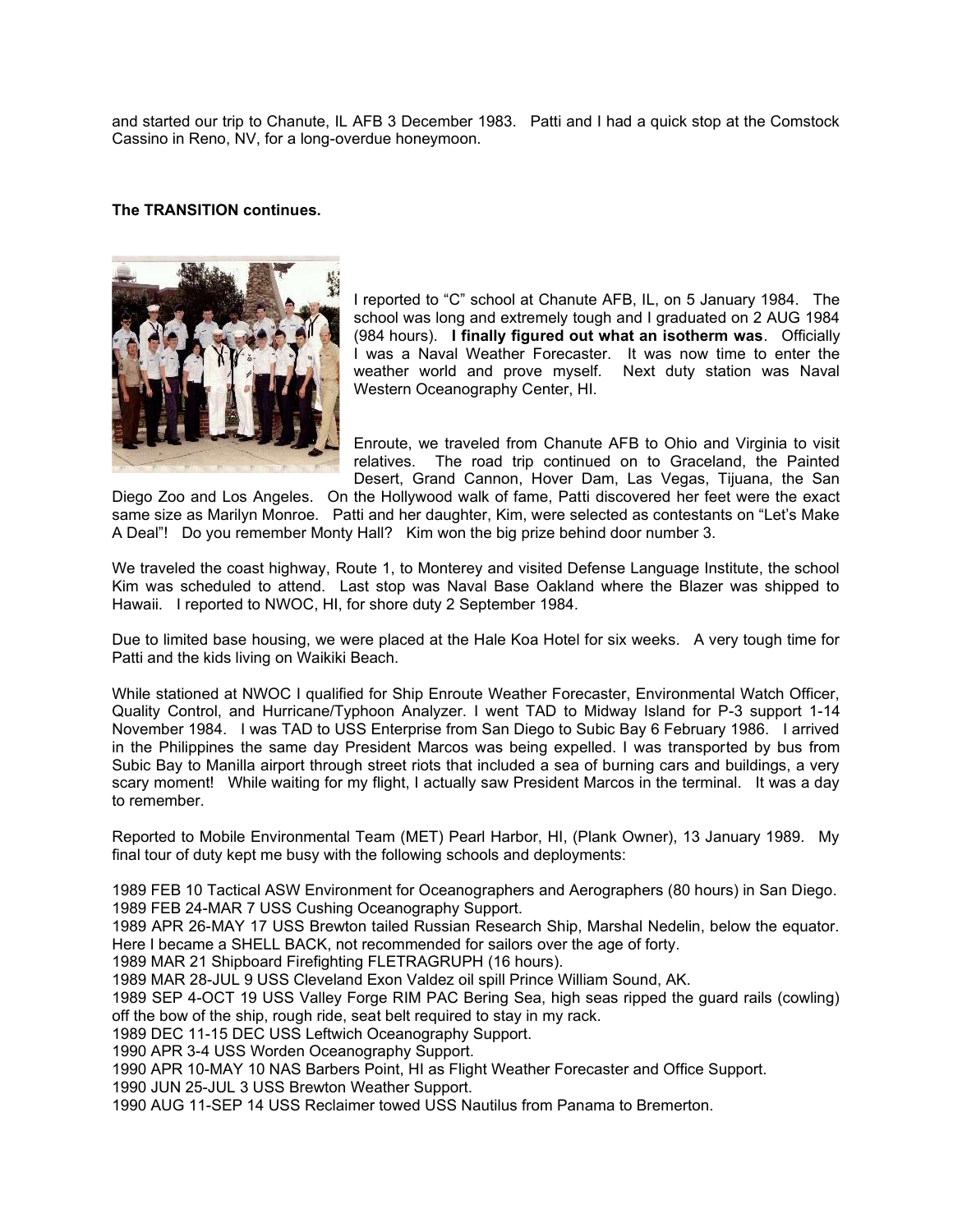1990 OCT 11 Career Info and Counseling COMNAVSURFGRUMIDPAC (36 hours).

1990 OCT 26 USS Helena Dependent cruise Pearl Harbor to Maui with Patti and stepson Craig.

1991 FEB 11-15 USS Ouellet Oceanography Support.

1991 FEB 16-APR 15 MCAS Kaneohe Bay, HI support Desert Storm. MET Pearl Harbor had to take over the weather officer while the Marines were deployed.

1991 APR 26-JUN 11 USAV Harold D. Clinger, WWII ordinance from Solomon Islands to Johnston Atoll. We made a stop at Kwajalein Island Army Post to refuel.

1991 AUG 12-16 USS Worden Oceanography Support.

1991 DEC 31 Transferred to Fleet Reserve.





During my naval career I received the following military awards: Navy Commendation Medal, Army Commendation Medal, Navy Achievement Medal, Meritorious Unit Commendation (2), Good Conduct Medal (4), National Defense Medal (2), Vietnam Service Medal (3), Coast Guard Special Operations Ribbon, Sea Service Ribbon, Navy-Marine Overseas Service Ribbon, Vietnam Campaign Medal.

#### **The TRANSITION was complete.**

My experiences in the US Navy can only be descripted as **WOW**! Would I do it over? **YES!** Cross-rate TRANSITION, piece of cake.

I am proud to say my stepdaughter, Kim, enlisted as a Russian Linguist and retired as a CTICM (SW). My stepson, Craig, enlisted as a Nuclear Electrical Technician and served six years aboard USS Helena as an ET2 (SS). My wife, Patti, was Club Manager for NAS Barber's Point EM Club. She received the coveted Secretary of the Navy 5 Star award for club excellence. **How proud am I!**

After my Navy career, I continued to pursue my education receiving a Bachelor of Science, Technical Management in January 1996, and a Master of Science, Business Education in May 2003, through Southern New Hampshire University.



I was hired by the Naval Service Training Command. As Placement Officer in the Seaman to Admiral program, Pensacola, FL, I placed over 1500 enlisted sailors into college officer programs nation-wide. Officially retired on 31 March 2016 as a GS-9 and received the Meritorious Civilian Service Medal.